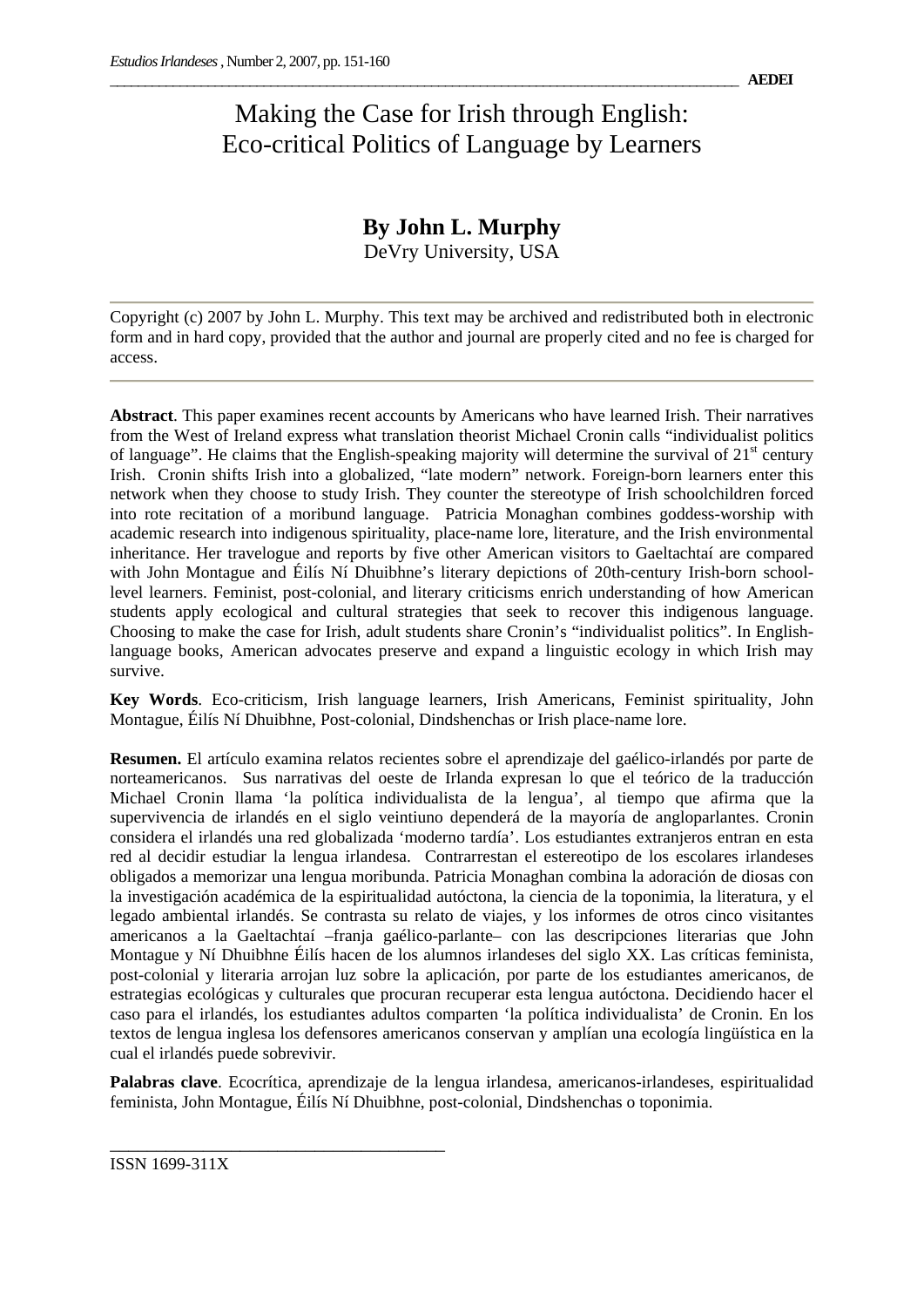How Americans visiting in the West of Ireland learn Irish expresses what Michael Cronin calls an "individualist politics of language" (2006: 58). My essay explores how learners embody this 'politics' through an ecocritical response that links language to landscape. Cronin asserts that English speakers will decide if Irish survives. Its "intrinsically transcultural status" provides "an invaluable ally for an enhanced relatedness between (and within) self and environment" (2006: 58). The Revivalist construction of 'communitarian utopianism' collapsed; Cronin insists for Irish re-formation within 'late modern' globalization. 'Virtual' Irish has begun. Irishlanguage learners use the Internet, CD-ROMs, and language-learning software to communicate across the global diaspora. Recently, learners from throughout the world (and those not only of Irish descent) come to Ireland to adopt the language in its native habitat. They hope to transplant Irish.

American authors enter the Gaeltacht. They receive the Irish language at its communal source. They widen the Irish-speaking community beyond its traditional territories. Patricia Monaghan revives *dindshenchas* in *The Red-Haired Girl From the Bog* (2003). Rosemary Mahoney, in *Whoredom in Kimmage* (1993) battles female codding with her sudden burst into *Gaeilge*. Nikki Ragsdale, interviewed in *Beo* (2003), speaks in Irish of how she mastered *sean-nós*. Lawrence Millman's acerbic *Our Like Will Not Be There Again* (1977) evokes a rapidly eroding Gaeltacht. Kevin O'Hara, as *Last of the Donkey Pilgrims* (2004), circles the island with Missie and cart; O'Hara's linguistic talismans ward off spirits and Yanks. Anthropologist Lawrence Taylor acquires Irish from Donegal informants, for *Occasions of Faith* (1995). Steve Fallon, in *Home with Alice* (2002), tests his emerging fluency as he visits *Gaeltachtaí*. Liam Ó Cuinneagain tells Fallon that Irish may wither as community speech, only to survive as a networked language. Acting out Cronin's suggestion, learners transplant John Montague's metaphor of 'a severed tongue'. Their individual interventions transmit the Irish language by their narratives and actions throughout a global community with Cronin's 'intrinsically transcultural status'.

These visitors assert Cronin's 'individualist politics'. We need not accept that the  $21<sup>st</sup>$ century demands a binary 'either-or' solution to linguistic –and I add ecological– survival. One language surges over Europe; English drowns Irish. The alternative provides an analog model. Rather than English eliminating or excluding native competition, individual activists opt for innovation. Analog may have become outmoded in electronics as digitization dominates, but audio aficionados prefer the former's warmth to the sterility of ones and zeros. Learners choose analog sounds: the 'both/and' solution. In English, Americans preserve linguistic ecology for Irish to survive, and perhaps thrive.

This paper applies eco-critical theory to analyze Cronin's 'individualist politics' within learners' accounts. An ecologically informed literary criticism provides a foundation for understanding the effects of a learner's decision to enter Ireland and to study the language while exploring the land. Ecocritics acknowledge how language protects and propagates cultural diversity. Language within natural macrocosms resists stasis. Lawrence Buell asserts that "the phenomenon of literature-and-environment studies is better understood as a congeries of semioverlapping projects than as a unitary approach or set of claims" (qtd. in Love: 5). Critics, Christopher Manes cautions, must clear linguistic space humbly. He blazes a path parallel to deep ecology, along which language reveals "ontological humility" that breaks "free from an obsession with human preeminence" (1996: 25). Rejecting declamation, critics listen. What they hear, Gary Snyder asserts, remains wild. Language "rises unbidden" and so "eludes our rational capacities". Radically still raw, language "came from somewhere else". He elaborates how civilization embodies chaos; the wild contains nature's order. This "etiquette of freedom" respects "the Big Watershed". Here, equal with one's surroundings, people can "quit fighting dirt" (qtd. in Gerrard: 83-4).

Rick Van Noy rejects human mapping through top-down management of static landscapes. Cartesian cartographical projections upon the terrain fail. Resisting a grid or the confines of adjectives, viewers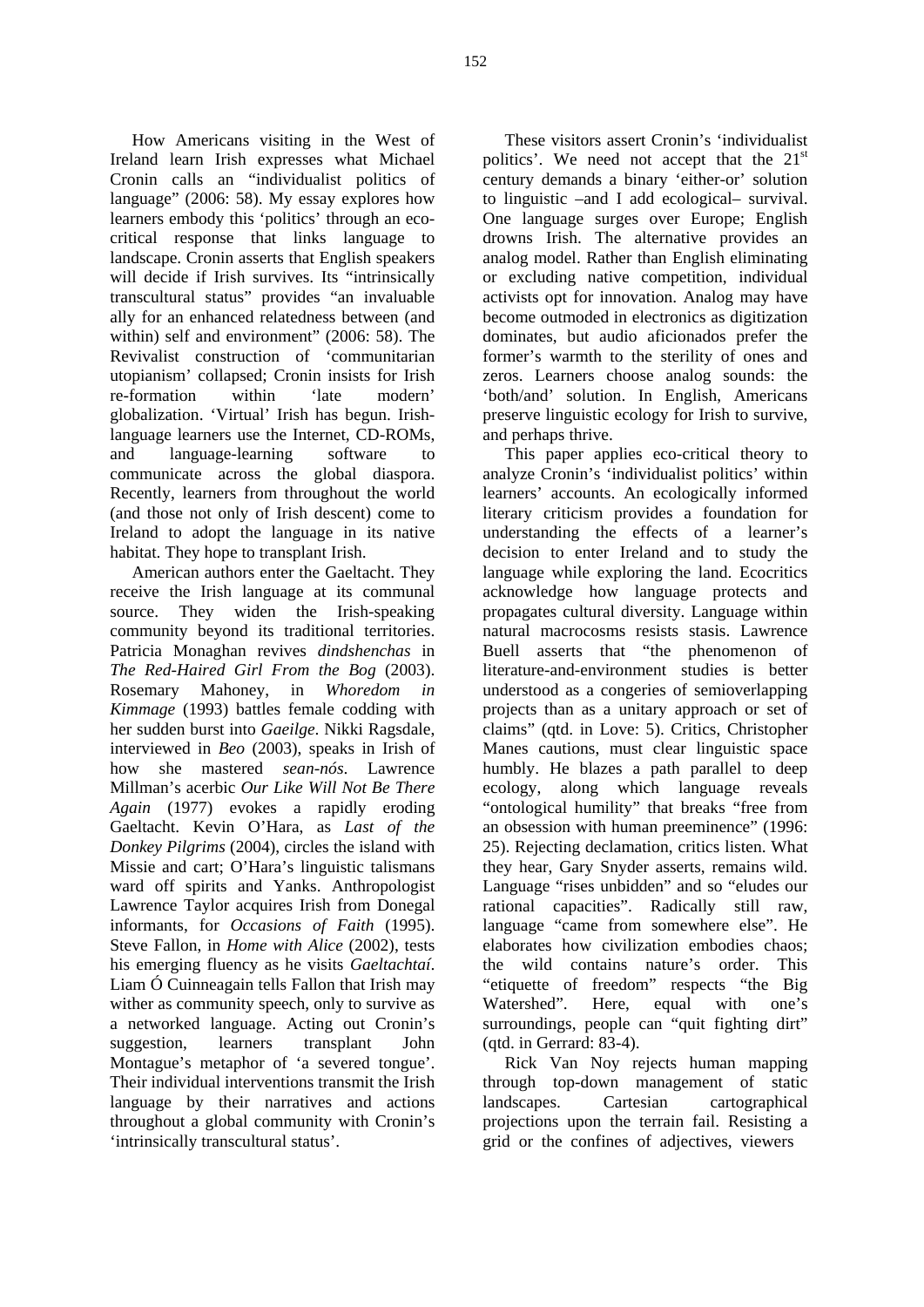witness panoramas. "Rather than produce knowledge, as the map does, the sublime beggars it" (2002: 201). Finally, Maxine Sheets-Johnstone situates thinking as bodycentered. She rejects cultural differences which reduce nature to abstraction. Directed through the body, analysis steers an 'evolutionary corrective' away from theory's dead-end. More similarity than diversity defines humanity. While languages differ, all share speech. People explain their world differently, yet each one possesses reason inherited through evolution (qtd. in Love: 61-2).

William Howarth labels ecocritical revision as 'deixis'. This applies language's "ability to point" rather than its mimetic or representational function. Instead of naming or mapping landscapes, deixis creates meaning "from what is said or signed relative to physical space: I-you, here-there, this-that" (1996: 80). As "common as air or water", deixis sets orientation or "relative direction" to signify what its knower expresses verbally. It does not name objects. It rejects margins, frontiers, or borders. It points to what objects do. Deixis distills nature's essential meaning. Edward Said –examining post-colonial liberating power through writers celebrating creoles, hybrids, and compounds– calls this energy the "cartographic impulse"(1990: 79). With "nationalistic adumbrations of the decolonized identity", Said says, comes "an almost magically inspired, quasi-alchemical redevelopment of the native language". Said contends that Yeats shares with Caribbean and African writers "the predicament of a common language with a colonial overlord". As the Celtic Revival dovetailed with decolonization, so geographical distance shrinks as language diffuses. Native speakers may become a minority, as within  $21<sup>st</sup>$  century global English. For the Irish tongue, the independent nation designated it as an "endangered species". But it rarely reproduced in captivity within the rest of the Free State.

John Montague's "A Lost Tradition" dramatizes this doomed attempt at rejuvenation. "The last Gaelic speaker in the parish" listens to a boy "When I stammered my school Irish". This old man "crinkled/A rusty litany of praise:/*'Ta an Ghaeilge againn aris...*'" Yet school Irish left youth far from fluent. The ideal that patriotic children compelled to learn Irish would inspire their

pragmatic parents faded. Although the elderly witness hails that (as a footnote translates) "We have the Irish again", the experiment failed. "The whole landscape a manuscript/We had lost the skill to read", the poet earlier laments. Montague's "part of the past disinherited" cannot be adopted and nurtured. It remains buried, with "placenames, uncultivated pearls" the treasure scattered in the "Rough Field" of the poet's adopted homeland of Garvaghey (1995: 33). Spoken in English, the harshness of the Irish "*Garbh acaidh*" eases. The link between landscape and inhabitant weakens. Later in the sequence "A Severed Head", Montague converts this titular Celtic totem into colonial victim: "(Dumb,/bloodied, the severed/head now chokes to/speak another tongue–" (1995: 37).

"A Grafted Tongue" twists botanic operation into imperial amputation. Plants transfer; humans dismember. No oracle, the tongue in Montague's poem utters only "stuttering". Imagining his ancestor, the speaker watches a child wearing a tally stick, the sign of punishment forced by the Crown but upheld by Irish-speakers resigned to raise English-literate children. Often, prepared thus for emigration, exile follows. Montague was born in Brooklyn, but as an infant was fostered out to his mother's family in Tyrone. He evokes the generation after the tallystick. Although elders "still/speak the old tongue", their child "may greet no one". Unable "To grow/a second tongue", the youth is cut off. New language blocks his return: "the turfcured width/of your parent's hearth/growing slowly alien". Irish dwindles. Elders bring tenuous continuity to the children of independence. The poet ends struggling to stitch what was severed. "Decades later/that child's grandchild's/speech stumbles over lost/syllables of an old order" (1995: 37). These syllables for many became forced babble. Despite the hopes of Éamon de Valera (another Irish baby returned from New York to his mother's family three decades earlier) that his adopted land would adapt again its inherited language, too many students stuttered.

Montague suggests that Irish cannot be grafted upon an English tongue. If the transfer succeeds, it must be nourished rather than forced. Michael Cronin likens ecological diversity to linguistic flourishing. Now,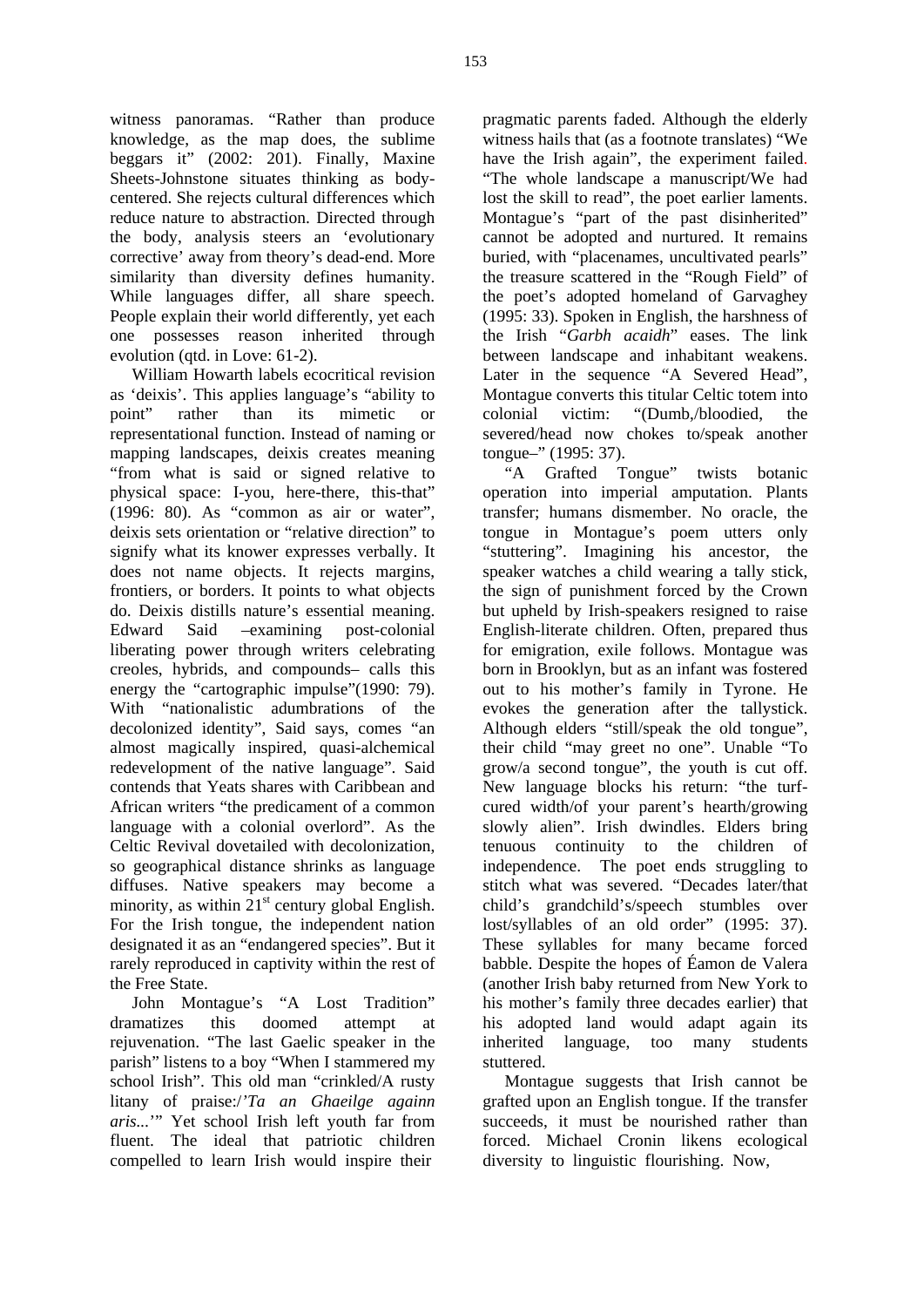resistors to anglicized monoculture must act. Volunteers arrive. Particularism inspires learners. Cronin incorporates Val Plumwood's call for empathy with nature's "particular aspects" (2005: 54). Impartiality must surrender to difference. Discrimination will preserve such fragile diversity only if grounded in reality. Our selves need connections with "well-known and loved" specific "animals, trees, and rivers". Cronin compares linguistic to ecological nurturers. Through stewardship, the immediate microcosm initiates a wider understanding of global diversity. Globalization, Cronin argues, creates a "centrifugal flight from the uniformity of the centre" (2005: 55). Internationalism accelerates distinctions. Cronin's ecological imperative parallels linguistic expansion.

Site-specific environments enter open space. Cronin insists that differences weaken isolation. They provide "thickness and substance that comes from international distance, from a refusal to see the (polyglot) other as a simple projection of the (monoglot) self" (2005: 56). Universalism perfecting the particular draws learners of Irish into a virtually networked, not geographically limited, community. This may not be an ideal habitat. But given the erosion of the reserves of indigenous speakers in Gaeltachtaí, exportation may prolong Irish. It endures as an endangered species. It may live on, if not in captivity then in climates very different from its origins.

Learners vow to recover Irish as an active mode of inquiry. Sensitivity for its surroundings inspires Patricia Monaghan to spend visits over two decades on "my own private *dindshenchas,* my song to the Irish places I know and their inner meanings" (2003: 14). She takes "my poet's circuit" rightward, circling the island seeking "a calendar of ancient holidays" which are "embedded in the landscape". Her ambitious account blends experience as a science writer with her current profession teaching "literature and environment" in Chicago. Combining her practice of goddess-worship with imaginative scholarship drawing from archaeology, myth, geology, and botany, she retrieves the pagan core beneath the Christian surface.

Every page of Monaghan's study invites an ecocritical reading. She pursues "loric power, the centripetal force that pulls us to places deeply linked to story" while integrating

speculative with academic scholarship (2003: 84). Cronin finds globalization sparking "centrifugal flight from the uniformity of the centre" (2005: 55). Monaghan locates its opposite force. She aims for the heartland. Rooted in language and nature, with her training in science, her knowledge of Irish literature and history, and her own familial connections to her mother's parents' Irishspeaking Mayo, she directs her explorations within identifiable and scrutinized settings.

She uses the Irish language as a divining rod, to point her to what lies beneath cognitive habit. For instance, she begins her *deiseal* route right-ward (in both senses) and notes how the Irish term connotes a sacred perambulation sun-wise, yet also designates the right-hand side. Finding evidence of the *Cailleach* ('witch, crone, hag' being her humbled English equivalents), Monaghan records that the term predates Celtic vocabulary. As a primordial goddess encompassing antiquity, evidence of the *Cailleach*'s perpetuity survives in placenames. "That she does so is testimony to a remarkable feature of Irish culture: the tenacity with which people cling to topographical names" (2003: 22). Entering a countryside 'awash in names', she applies etymology to physical characteristics, their historical or familial connections, and their mythic or poetic conjurings.

Monaghan keeps her bearings by decoding Irish names. "I learned that their function was not to provide me navigational assistance but to anchor the present to the past". The meaning of the *Cailleach* recalls when her primordial worshippers "entered a nameless land" six thousand years ago. "The tribe of the hag named whatever caught their eyes, leaving the leftovers to later settlers" (2003: 23). Monaghan offers a metaphor common among those interpreting Irish land through language. "Layer upon layer, like sedimentary limestone, names accumulated on the Irish landscape". Early tribes "cemented that connection through place-names". Thanks to "the unyielding conservatism regarding place-names", many survived to the present. Colonists by Ordnance Survey mimicry mangled the spell between land and 'loric' power. Brian Friel's *Translations* (1980) dramatizes this haunted retention on English maps of native Irish speech.

Yet critics have challenged Friel's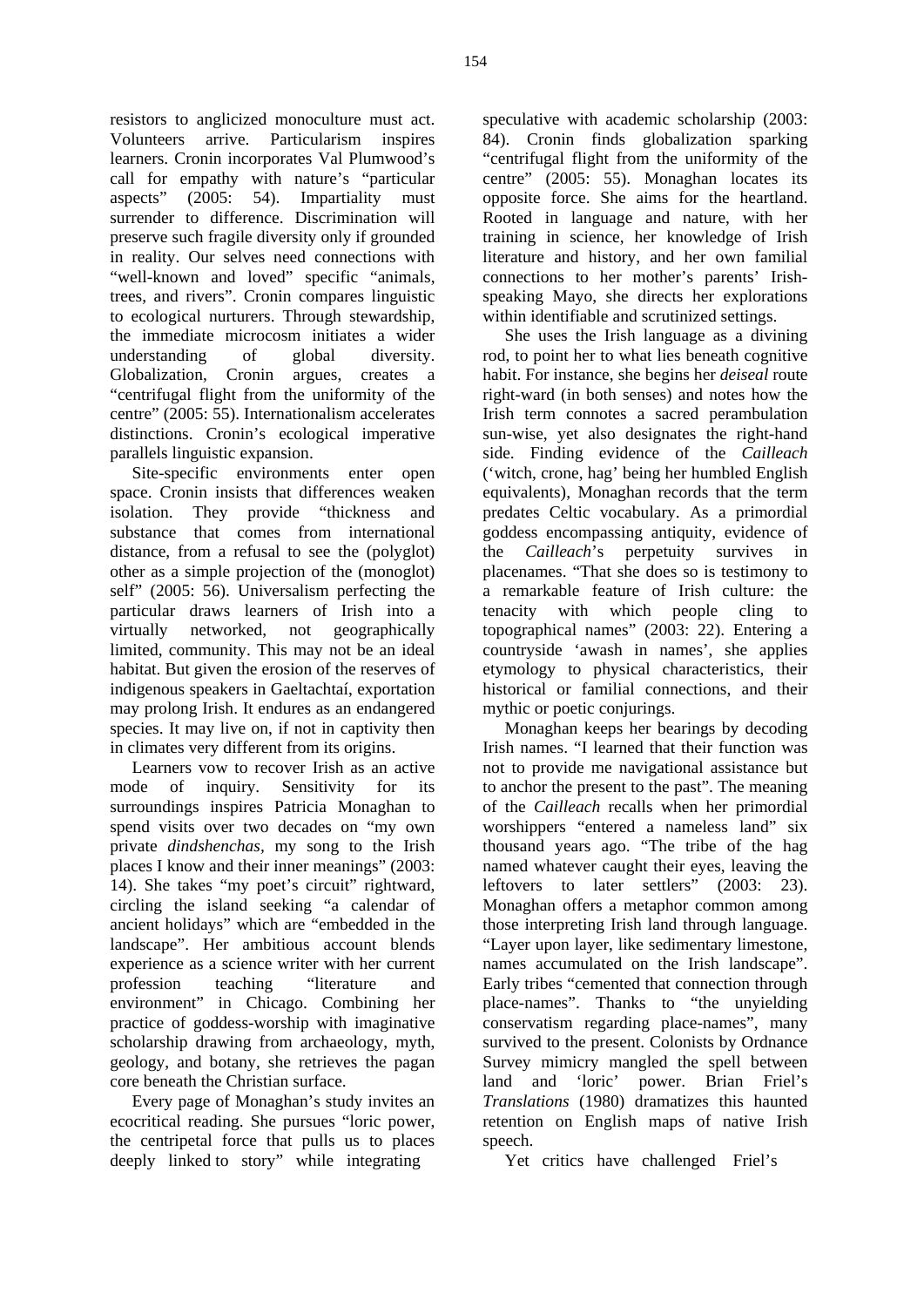romanticized Gaels. While Monaghan indulges sparingly this temptation towards praising a brutal past, she also asserts the need for contemporary seekers to escape Western warmongering and environmental destruction. As Cronin and Plumwood encourage, she first grounds herself in the local. Like Sheets-Johnstone, Monaghan places the body, and especially female receptivity to non-verbal substrata, as her topographic orientation. She aligns Howarth's deictic polarities of "I-you, here-there, this-that". As Van Noy sought from earlier surveyors, Monaghan minimizes her own presence. Linguistic markers guide her to the uncharted loric aura that still whispers – despite fractured anglicisms– its indigenous appellations.

After her initial disorientation, the Irish language –for Monaghan as other seekers– holds the riddle's clue. Fluency may elude learners, but they seek to hear what the tongue spoke before its severing. Nevertheless, linguistic roots disappear beneath Irish soil. Their intricate tenacity defies quick extraction of embedded evidence.

Excavation of layers comprises one of the few depictions in English of learning *Gaeltacht* Irish. Éilís Ní Dhuibhne recounts not a foreign but a Dublin student's stay, over a summer month at Irish-language college. *The Dancers Dancing* follows twelve-year-old Orla in 1972, back to her father's Donegal. The school borders her relatives' farms. As Orla summons the courage to meet her near-monoglot Irishspeaking aunt, she ponders landscape and language:

Orla walks on down the blue road, through the straggling village. It is called Tír na Laidin, which she thinks means, appropriately, the Land of Latin. She has already found out that names often do not mean what they first seem to, however. Bun na Toinne, where her aunt lives, does not mean the bottom of the wave, but something about the family at Ton. Nobody knows what Ton means. Names, Máister Dunne has explained, are often more ancient than any other part of the language. They are so ancient that in some sense they are not even Irish, not even Celtic, and nobody knows what they mean. There are layers in language, as there are layers in the earth. Rock and clay and bog and growth and then more clay and bog and growth. You dig and dig and sometimes you don't recognise what you find (1999: 185).

Orla reacts like Monaghan to her terrain. Orla adopts her Irish to the scene, and draws what she believes a deeper meaning from stratiform soil. But, Orla realizes that words fail. Her limited Irish means she must roam over the site she seeks to know with fewer tools than its natives –such as her aunt– inherit. Like Monaghan's *Cailleach*, Orla finds in *Ton* not a physical but a familial indicator. Its surface meaning does not necessarily provide the verbal key to unlock its topographic code. Orla, like Monaghan, knows, however, enough Irish to respect its prehistoric palimpsest. Celtic, and later English, settlers have tampered with the spoken evidence. Solutions may not appear, even for linguistic investigators.

While neither narrator nor Orla mentions it, *Tír na Laidin* means not only 'Land of Latin'. Niall Ó Dónaill defines *Laidin* also as "unintelligible speech" (1977: 740). This double-entendre denotes hidden language layers. Later speakers repeat primordial speech patterns laid down upon the 'nameless land', but descendants will not be able fully by speech "to recognise what you find". For Orla, names conjure mystery beneath veiled Irish. Snyder's idea that "language came from someplace else" emanating through wild, unintelligible speech correlates with *Tír na Laidin*.

Said's post-colonial 'cartographic impulse' generating creoles and hybrids beats through *The Dancers Dancing*. One chapter describes in English but through Irish syntax the first lesson given. Dublin and Derry girls despite school Irish still think in English. They cannot bend their linear, cognitive patterns into a spoken, serpentine Gaelic spiral. Like Montague's student, Orla falters. With only 'school Irish', youth stammer before Montague's old man or Orla's *gaeilgeoir* aunt. Monaghan, contrarily, laughs at her limited ability. Free from inhibitions hobbling many Irish-born classroom learners, she offers her companion "lessons":

'But', Maggie demurred, 'you don't actually know...'

'Hey!' I shot back. 'I know *tubber* and *lios* and *bally*. Once you've got "holy well" and "fort" and "town", you just make the rest up. *Ballinspittle?* Town of the big spitters. *Tubbercurry?* Holy well of the Indian food. *Lissivigeen?* Fort of the vegetarians' (2003: 95).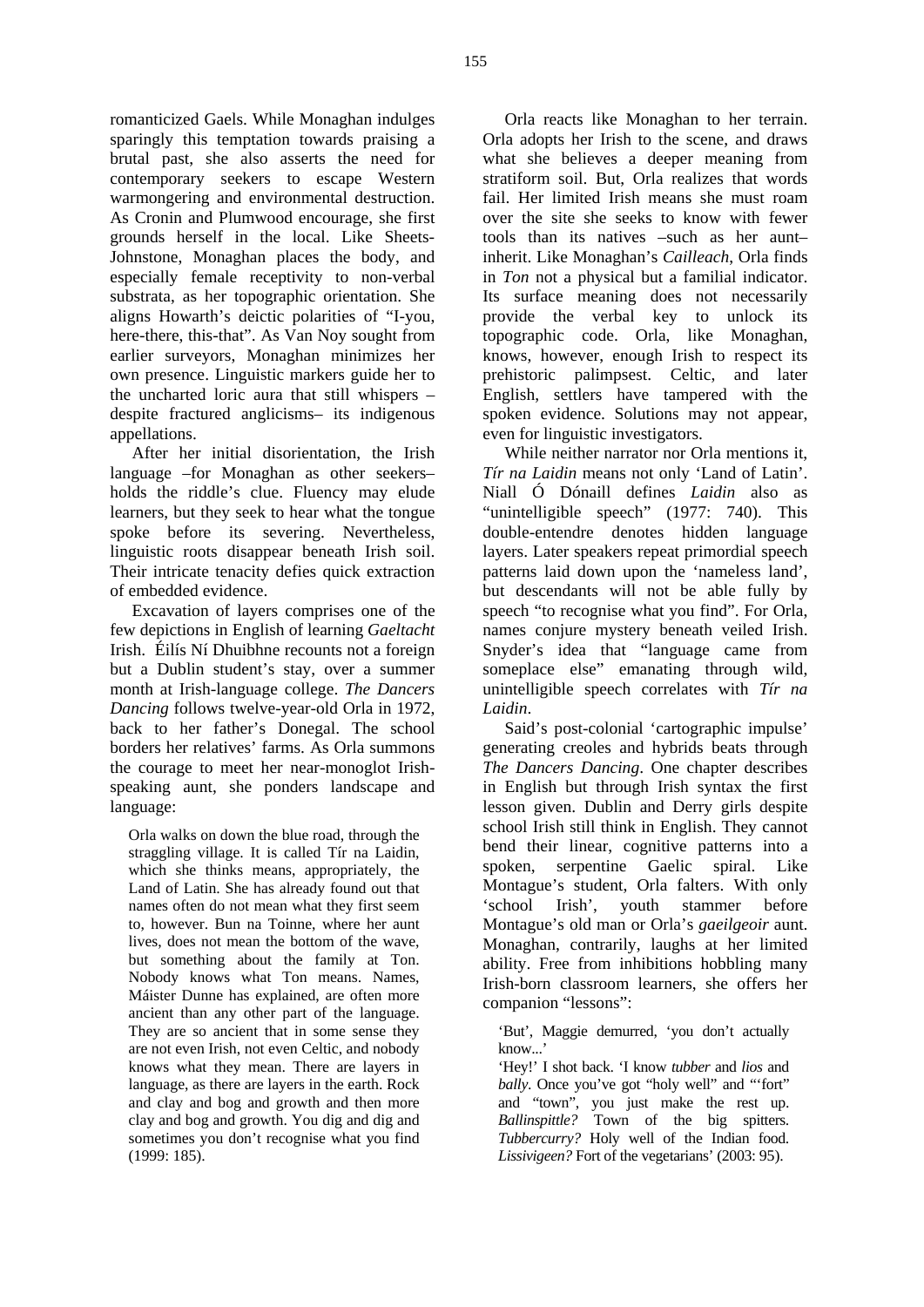Monaghan delights in place-names that provide two intelligible meanings. She explains Irish roots; wordplay creates diglossic puns. Said's "almost magically inspired, quasialchemical redevelopment of the native language" in Monaghan's usage emerges not by "nationalistic adumbrations" but easy banter. Still, she displays a learner's confidence. Monaghan emphasizes playful perceptions of Irish free from tallysticks, unfettered by severed tongues. She compares anti-imperialist rebellion to wildness of the Irish and their language. Snyder welcomes language that "eludes our rational capacities". Orla fears scrutiny; Monaghan jokes. Although Monaghan never clarifies how she acquired Irish, whether or not she speaks it, she knows enough to inform her scholarship and enrich her speculations. She expands her subtitle's direction: "the landscape of Celtic myth and spirit". She incorporates Irish toponyms into playful consideration of how men and women view terrain differently. She interprets this distinction at a landmark embellished in Munster, where she circles back, closing her *deiseal* circuit.

Examining Edmund Spenser's denigration of 'wylde Irish', Monaghan imagines that colonizer's rationale: "When culture is superior to nature, the wild must be tamed. The English needed the Irish to be wild; what good was their gift of civilization otherwise?" (2003: 234). This segues into the Crown's attempts to punish the 'Old English' hibernicized into Irish speakers. Spenser asserts that a baby learns its mother's speech first, so there its loyalties lie. Monaghan wonders: "Can the heart be Irish when the speech is not?" (2003: 236). She cites Tim Robinson's claim that Irish "is an emanation of the land of Ireland". She admits that despite her struggle, her Irish transcends syntax or vocabulary. It contains 'embodied memory', but what her grandparents spoke she cannot fully recover (2003: 237). She had as a child heard only curses as the Gaelic echo of her grandmother's diminished fluency; she seeks now Irish's sexual potential, and how its place-names embody the feminine principle that the Cailleach represents in her toponymic presence on maps and in lore.

Monaghan's quest back to the goddess lures her into the wild. On a deictic pilgrimage, she listens to the land's names. The map directs her, but earth's meaning lingers beneath verbal

signifiers. She summarizes Jacques Lacan: a male child separated from its mother seeks *jouissance*, to recover his infant wholeness. The prelingual Imaginary ruptures and abandons the man. Between "the motherhaunted world and the world empty of her", language mediates (2003: 237). For women, this gap vanishes. Never having left the Mother, females no longer need language. She supports this contention by examining the landscape of "myth and spirit" indicated as Danu's Paps, *Dhá Chíoche Dhanann* (literally "Danu's Two Breasts"). Beside the Kerry-Cork road two mountains loom, "named for a goddess both famous and obscure" (2003: 208). Danu derives from Indo-European "Donu," as in the rivers Danube and Don, and the Tuatha de Danaan – three among many titles. Why did these prominences, she asks, receive an English synonym not for 'breasts', but for nipples –'paps'? "While the Irish word draws attention to the hills' shape, the English word emphasizes a different endowment". Capping the hills' 'breasty roundness', she observes their 'visual aid'.

Annette Kolodny shows how physical configurations become projected, to reflect "also the content of the group's shared fantasies" (1996: 177). This Sapir-Whorf tendency, Kolodny argues, arises from unacknowledged or even unconscious cultural patterns extended by observers onto their surroundings. Sensible enough to know "our fantasies about the past reflect our own personal biases", Monaghan hesitates. Imaginatively, she suggests why settlers six millennia ago denuded two hills of their tree cover, and then hauled up mortarless stones, hoisting pillars so high that they could be distantly discerned (2003: 210). Starting with our English names for these peaks, moving back through Irish to maternal goddesses Danu and/or Anu or Áine, she charts how "ancient silent monuments like Danu's Paps drive us beyond the familiar". Placing nipples atop breasted hills symbolizes the worship of the feminine, and the desire to transform the landscape into the female form. It also shows how the ancient Irish, she reasons, saw the earth as one with the goddess. The language confirms this. With only English names, without pre-Celtic derivations borrowed into Irish, Danu's loric power would have remained dormant.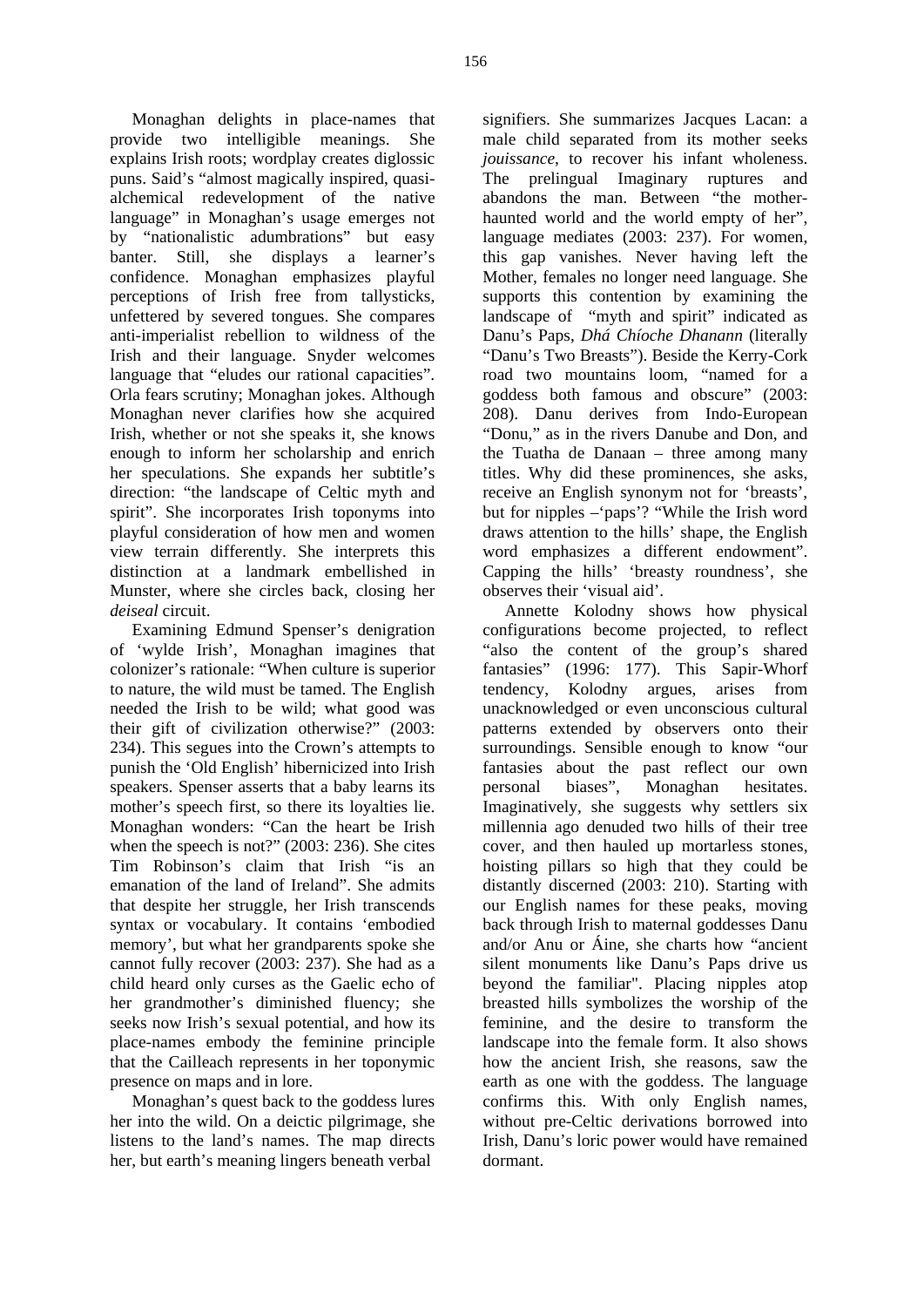Men and women share this named heritage. However, Monaghan chides, men do not hear when women speak. Therefore, she listens to the land. She explains her maneuver: "Just as my grandparents learned English to survive, so women learn the language of men" (2003: 237). This Spenserian mode asserts conquest by men and God-dominated Crown over women and the pagan Irish. It rejects the 'ontological humility' of Howarth's deictic purpose for ecocritical language. Men cannot hear this "realm of the unspeakable", she warns, unless they heed women's reality. This ontology resists nature's constructs. Men may enter the wild to hunt and tame. Yet they return to women who apprehend a meta-linguistic silence beneath men's tales. Here, Monaghan proposes, the veiled mystery in '*chíoche*' waits. Male informants view Paps only as stony nipples. Women, prodded by her interrogation, notice erect nipples. Cairns reify a natural woman nursing her child, or being embraced by her lover. The nipples complete human transformation of the naturally feminine-looking hill. This addition represents Sheets-Johnstone's 'evolutionary corrective'. The body, and not the mind, calibrates thinking attuned to nature.

Monaghan emphasizes non-verbal thinking. But words preserve intuition. Cronin begins with the verbally particular and the ecologically specific. Local precision sustains linguistic culture. Five more narrators compress itineraries and limit analyses. Yet they share Monaghan's scrutiny of natural landscape through native language.

Rosemary Mahoney relates a common American learner's experience. In studying the language, "a particularly strange and difficult one", Irish "sounded familiar to me". Like Monaghan, Mahoney had caught scraps of Irish from an elderly female relative. "It was an eerie thrill" to hear the language again. She links this excitement to a hidden habit among Irish women: "They seemed to have a secret among themselves . . . . They liked men yet were separate from them" (1993: xiv-xv). Mahoney associates hidden Irish with female resistance.

On Inishmore, she thinks a fisherman addresses her in Irish, so thick is his accent in "his second language". Aran Islanders "speak English in a mournful, faintly suspicious way, as though it pains them to be speaking such an unwieldy tongue" (1993: 71). Throughout her

Irish year, she listens to how speech mirrors surroundings. Mahoney fears that fisherman's invective. He is "very hard to understand". She moves closer to hear him. The island pushes her back: "my boots slipping in the mud, sweater snaggling on a sharp rock in the wall" (1993: 73).

His disdain foreshadows Mahoney's reception in Dillon's pub. There she spends much of four months of 1991 near Corofin in Clare. As late as the 1950s, a few native speakers lived nearby. Occasionally she finds a local with some Irish. Eileen O'Shea confronts what she sees as a clever rival from Boston. However, Eileen boasts only "platitudinous sayings that people flung out with bold authority" when their command was "rusty or incomplete" (1993: 102). How does Rosemary know this?

'I am speaking Irish, Rose. You wouldn't know what I'm saying at all'.

'*Tuigim. Tá beagán Gaeilge agam*', I said. [I understand. I have a bit of Irish.]

Eileen clapped her hand over her mouth. 'For the love of Mike' . . .

Had a dog come into the pub singing a little song they would not have been more surprised.

'Did you learn that across in America?'

I told them I learned it here in Ireland, when I was younger. I told them the truth: my Irish was terrible. Conor looked at Eileen. 'Think of it! A Yank spouting Irish!'

That was the usual reaction to any outsider who bothered to study this archaic, fading language – it was seen as a silly joke or trick (1993: 102).

Mahoney's '*cúpla focail*' barely silences Eileen. But Rose resists Eileen's condescension. By displaying Irish, these two women communicate at a more elemental level. Not in their limited vocabulary, but in their conscious reversion to "this archaic, fading language". Underneath English and beneath Corofin, ghosts of Irish echo. Monaghan's claim of feminine verbal subversion resonates in Rose's strategy that counters Eileen's patronizing.

In another pub, researching "religious imagination" in southwest Donegal's Gaeltacht, anthropologist Lawrence Taylor, like Mahoney, finds "the language changed my neighbors' understanding of me" (1995: 20).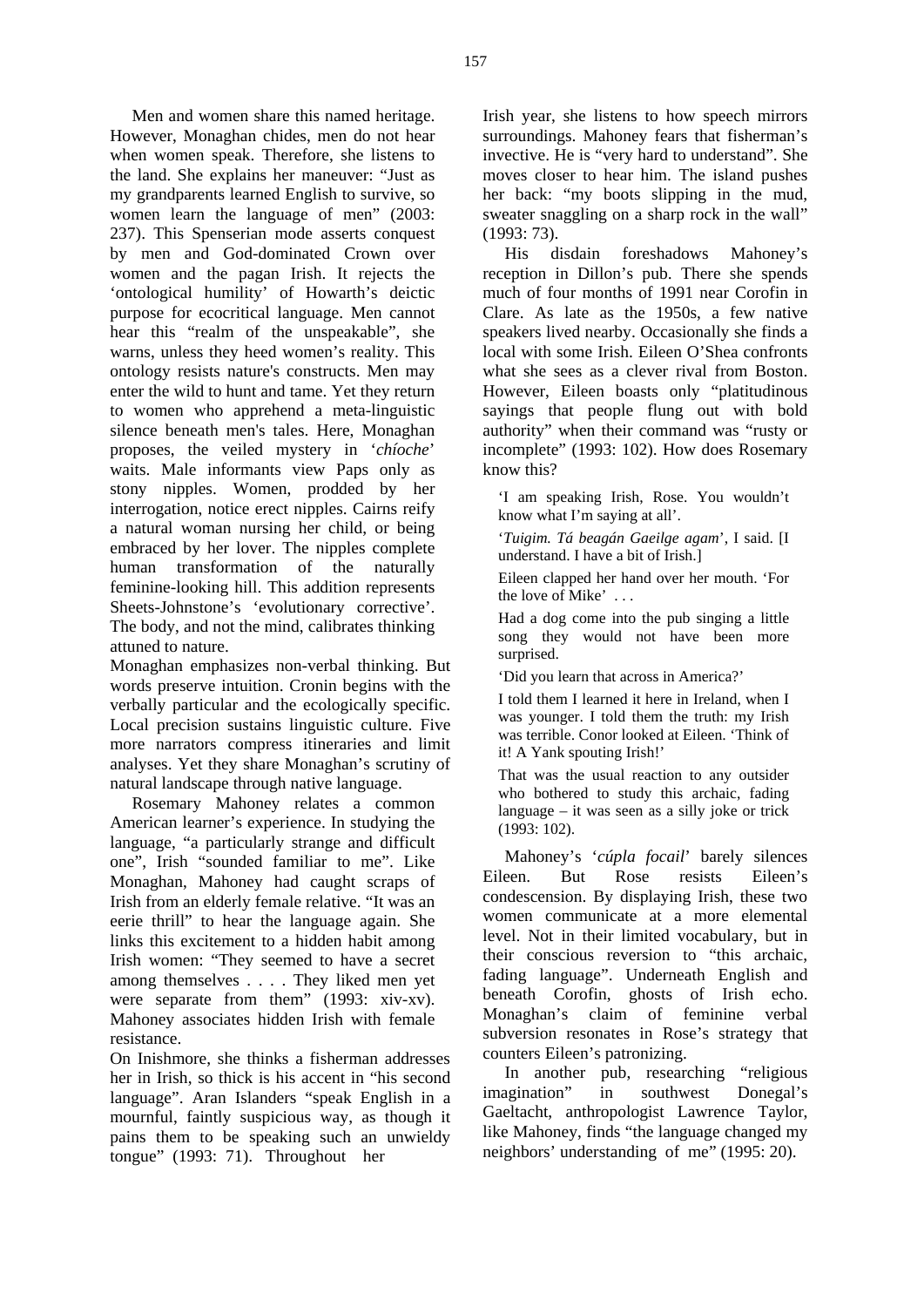One night, he follows the locals around a side door after closing time. There, men speak about the salmon catch "as if that pursuit" fitted best Irish itself.

Taylor wins the confidence of the villagers by learning Irish. He cites John O'Donovan's mapping for the Ordnance Survey; for Taylor, as for his predecessor: "landscape and language are interdependent" (1995: 61). Van Noy explores how maps objectify; this process allows "literary cartographers" to distance their perceptions and so create their map. For Taylor, folk narratives do likewise. A glance at the map parallels a place-name's appearance in a story. The place-name conjures up for its community audience a sight to see or rehear – via the landmarked story "tied to the place". With Irish, Taylor interprets Donegal's coastal nomenclature, its  $19<sup>th</sup>$  century translations imparted by antiquarians also intrigued by Irish as a key to unlock the code kept within the scenery they surveyed. Entering into local stores of knowledge meant knowing Irish. This tradition continues for Taylor in the 1970s and 80s.

For Nikki Ragsdale, music drew her into another hidden hoard of heard narratives. Neither of Irish descent nor influence, she recalled in an Irish-language *Beo* 2002 interview her first encounter. California-born, working in London, she accompanies a friend visiting her relatives: "*Chuaigh an teanga i bhfeidhm go mór orm*". ("The language made a big impression on me".) She hears it first at An Cheathru Rua in Connemara; she learns Donegal Irish to become both a singer and a fluent advocate for the language in San Francisco. The tug had been emotional, as for Monaghan and Mahoney: "*Chuala mé an ceol agus an sean-nós chomh maith le linn an turais sin agus bhí mé tógtha leo ón nóimead sin*". ("I heard such great music and *sean nós* while on that tour and I was taken with them from that moment".) Spoken and sung, Irish transforms her. Unlike Monaghan and Mahoney, Ragsdale imagines no atavistic attraction. She lacks any Irish background. No link between genealogy and language acquisition exists. Searching for wholeness, all three women select Irish to lead them into productive creativity.

Lawrence Millman recorded *seanachaí,* or storytellers. As Monaghan imagined her Mayo grandmother giving up Irish for practical pig selling, so Dingle's Tómas Walsh admits its

limits, tied to environment: "I often think Irish is a language for the sea, like the sea. We called it *deisbhéalach* – 'swift in the mouth' . . . "you need a language like that, that wouldn't make you lonely" (1992: 20). But, in Tralee selling cows or sheep, "English is the language for making your bit in the world. The Irish is all right between ourselves, but if I go to Boston tomorrow morning, and meet you in the streets, I couldn't speak a word of Irish to you. There". This mercantile scene, as Monaghan argues, rejects Irish language, antiquity, and respect.

Seán Murphy, of An Cheathru Rua, reports: "They spoke it like churning the butter", common and therefore unremarkable action. Murphy wonders why the language now gains prestige far from his *Gaeltacht*. Governments should support small farmers, not urban activists. He asks a girl passing from the local Irish-language summer school when she last said the rosary. Twice she shrugs silently. "The language will be buried" as he and his neighbors die, he predicts (1992: 34). Another layer will be added to the soil where students such as Orla tread. Millman, conscious of his 1975 romanticism, imagines sheep bleating in Irish. He links this to the "landscape of the dying West" (1992: 111). For Carna's Tadhg Sugrue, "History dictates that he remain passive, like the land" (1992: 82). Unlike Monaghan, Millman finds the earth exhausted. It reflects ruin: "if some people derive their features from where they live, others can take on the feelings of their geography, and Tadhg has become Connemara inside. After a fashion, he is growing bereft of people" (1992: 76). The ground depleted, the language wearies. Speakers dwindle until only sheep utter its "unintelligible speech".

Kevin O'Hara speaks to sheep as he rides his donkey cart, pulled by Missie, around Ireland in another circle but, as he learns too late, counter-clockwise. His luck threatened, he shouts Irish to ward off fears as he tries to sleep in a fairy-fort. Earlier, he ignores gawking Yank tourists. One suggests "I was either a Gaelic speaker or deaf and dumb" (2004: 73). In Donegal, O'Hara's employment of Irish to create distance foreshadows his own detachment from natives, among "these saltsprayed slopes where the descendants of the uprooted Celts huddle, doggedly clinging to their language, religion, and music" (2004: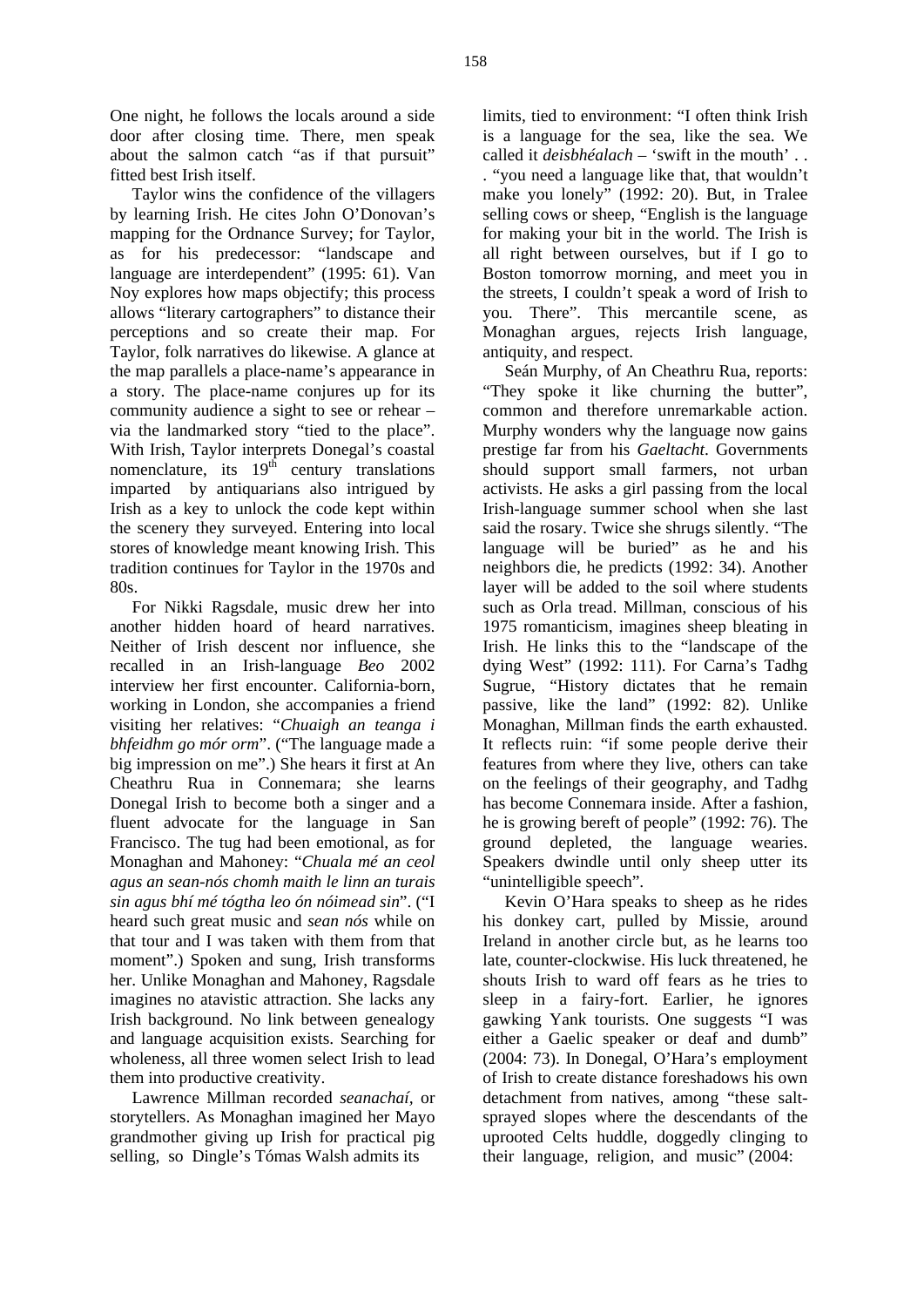329). An Irish speaker asks him: "Do you find us coastal dwellers strange?" O'Hara responds: "I only wish I knew your language so I could better understand all that's around me". She assures him: "The old language is but at the butt of your tongue". This reaction appears the exception; natives retreat into the language, as Taylor discovered, to deter intrusive tourists and "blow-ins". If visitors attempt Irish, defensive or daunting discourse follows, as Mahoney also relates.

Delving beneath the superficial to learn how the language evokes its landscape inspires O'Hara. But for him, unlike Millman, cultural separation widens when he meets more Irish speakers. Passing with Missie, O'Hara suffers stares "with the frank curiosity I had come to expect from the Gaeltacht folk". When he seeks lodging, "the elderly occupants apologized, speaking Irish only, but indicating they couldn't house an *asal* in their tiny byres with a solitary cow and a few hens. I had to wonder how they scraped out a living in such miserable circumstances, and couldn't hold it against them when they turned me away". The pathetic fallacy applied, language matched to misers, the dismissal of Irish to the uprooted, huddled, and the elderly, returns, if gingerly. O'Hara understands enough Irish, like Mahoney, to learn how many Irish reply to brash Yanks.

O'Hara reaches Roundstone Bog, another 'lonely' *Gaeltacht*. "It was no surprise now to find Irish pushed to the desolate but beautiful extremities of the island" (2004: 398). A redheaded "sixtyish bloke" sniggers to his cronies. "*Oh, to own the Irish tongue*, I said to myself, knowing the joke was at my expense. *Wouldn't I do my best to unplug that human wireless, and fast*". He trudges on "through this filthy squall". This Gaeltacht resists. "I had been told I would find Connemara folk more fierce and independent than the other Gaeltachts, a people indigenous to their stony land, rather than driven there by Plantation and partition in the North". Travelling in 1979, O'Hara avoids danger in Derry and Belfast only to find his roughest ride through a boggy gauntlet of harsh spectators, not hospitable speakers.

If O'Hara and Millman find Irish in its heartlands as harsh as the Western Irish themselves, Steve Fallon follows Taylor and Ragsdale's calmer encounters. Like Mahoney,

Bostonian Fallon had heard Irish as a child. Aunt Alice literally now haunts his 2001 "journey into Gaelic Ireland". Fallon accounts for "racial memory" with the language by his family connection, as had Monaghan and Mahoney (2002: 89). He accepts Cronin's imperative to "make the case for Irish in English". A mature student, he represents the individualist politics of networked learners; he studies via the Internet and tapes before coming to Ireland. This web-linked diaspora has been credited for recent rises in positive native attitudes towards Irish beyond *Gaeltachtaí*. Yet in An Cheathru Rua, as he cycles about, Fallon glides by locals as distant from him as the rosary-less girl must have found her recriminating Seán Murphy. Native Irish survives defensively.

Fallon sees signs marking the Gaeltacht "as part of the landscape", but these environs – while they teach visitors like him and Ragsdale – repel strangers (2002: 50). Still, this is where eavesdropping on a "conversation *as gaeilge* is as natural as rain" (2002: 129). Here is where Irish "can be allowed to grow and develop, and, at the same time, where it can be protected". Murphy, a few miles away, resented government grants for *gaeilgoirí*; Fallon defends "these natural environments" for Irish. "Think of the Gaeltacht as having the right kind of soil and the optimum climate for a certain crop you want to grow". Activists, he adds, treat these terrains as "treasures, 'holy' sites" where pilgrims "drink from the fountain of history and fluency". Here we come full circle, *deiseal* preferably, to Cronin's match of the particular advocate with this indigenously suited ecosystem. Fertile yield from this Irish harvest will come from not only those who stay in its West, but among those who spread its language globally, as individualists broadcasting many messages.

Eco-critical theory urges literary critics to study how language works to ground speech and texts within cultural terrain. Whether indigenous or transplanted, grafted or global, the 21<sup>st</sup> century fate of the Irish language depends upon the dominant, English-speaking majority. Cronin reminds us to act locally as well as to think globally. Ecologically aware strategies for human survival apply to linguistic habitats. In choosing to enter Ireland and learn its native language within its natural environment, American learners assert